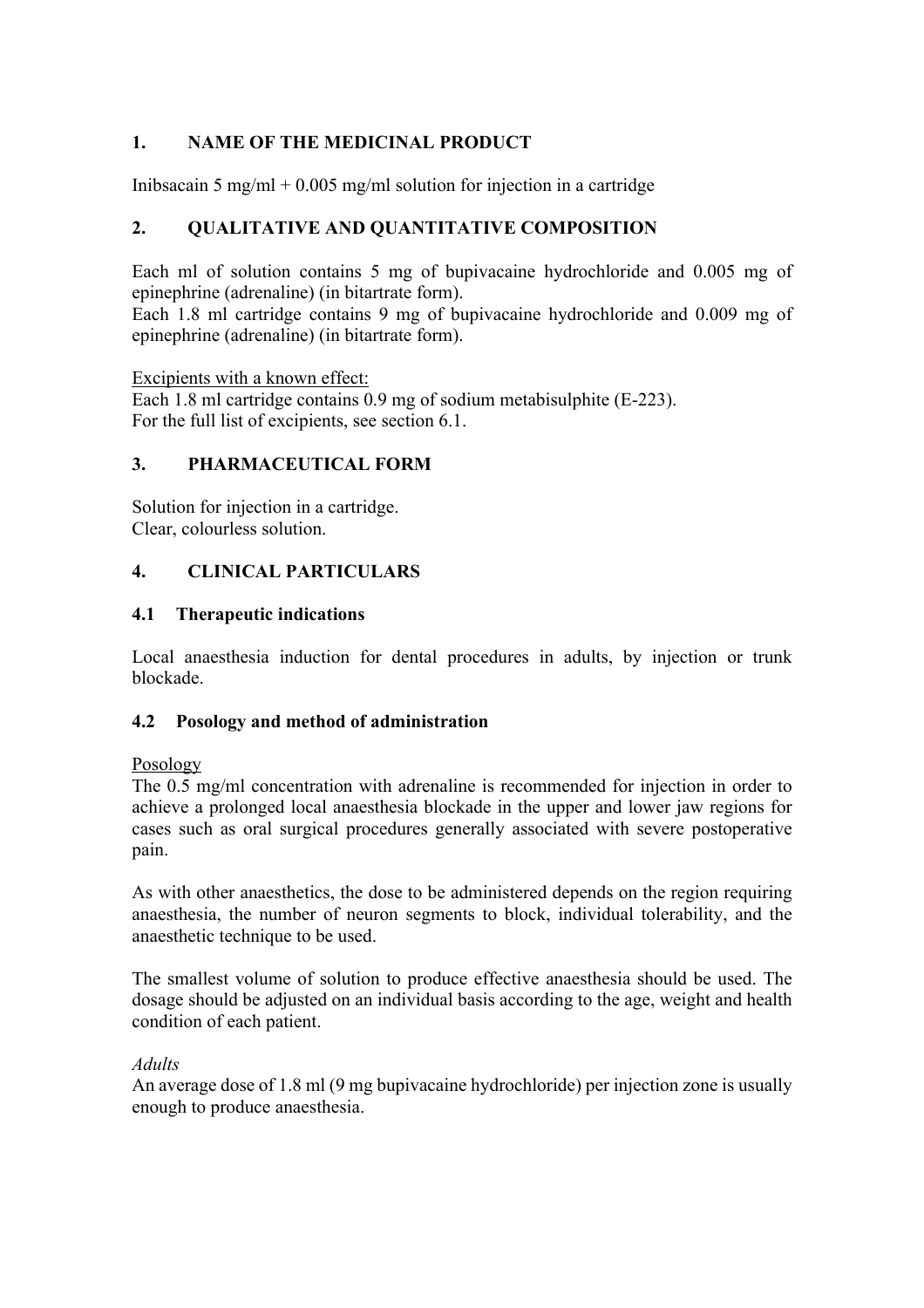A second dose of 1.8 ml (9 mg bupivacaine hydrochloride) can sometimes be administered 2 to 10 minutes after the onset of action to produce adequate anaesthesia if required. Time must be left between injections.

# *Paediatric population*

The safety and efficacy of Inibsacain among children and adolescents under the age of 18 years old have not been established, as such use on this population is not recommended.

#### *Maximum recommended dose*

The total recommended dose for a healthy adult when injected across all regions during a dental session should not exceed 90 mg (10 injections of 1.8 ml).

### Method of administration

Route of administration: dental use.

Local injection (blockade or infiltration)

For dental anaesthesia use only. To avoid intravascular injection, always aspirate at least two planes beforehand (by rotating the needle by 180º), although a negative result does not rule out an unintentional and undetected intravascular injection.

The injection rate must not exceed 1 ml per minute.

Major systemic reactions, like those resulting from accidental intravascular injection, can be avoided in most cases by using an injection technique - after aspiration, slowly inject 0.1-0.2 ml and then slowly administer the remainder - but not before 30 seconds to 1 minute have passed.

Products containing parenteral drugs must be inspected visually to check for the absence of particles and discolouration prior to administration, provided the solution and packaging allow this (see section 6.6).

# **4.3 Contraindications**

Solutions containing bupivacaine should not be used by patients with known hypersensitivity to bupivacaine hydrochloride or other amide-type local anaesthetics (such as articaine, lidocaine, mepivacaine, prilocaine, etc.), or to any of the excipients listed in section 6.1.

Due to its adrenaline content, its use is contraindicated for patients with:

- Paroxysmal tachycardia
- Atrial fibrillation with a rapid heart rate
- Narrow-angle glaucoma.

In general, the use of anaesthetics is contraindicated in the following cases:

- Patients with severe cardiac impulse conduction disorders, uncompensated heart failure and cardiogenic shock or hypovolaemia.
- Patients with active degenerative nerve disease.
- Patients with clotting defects.

The local anaesthetic must not be injected into infected regions.

Intravenous administration is contraindicated.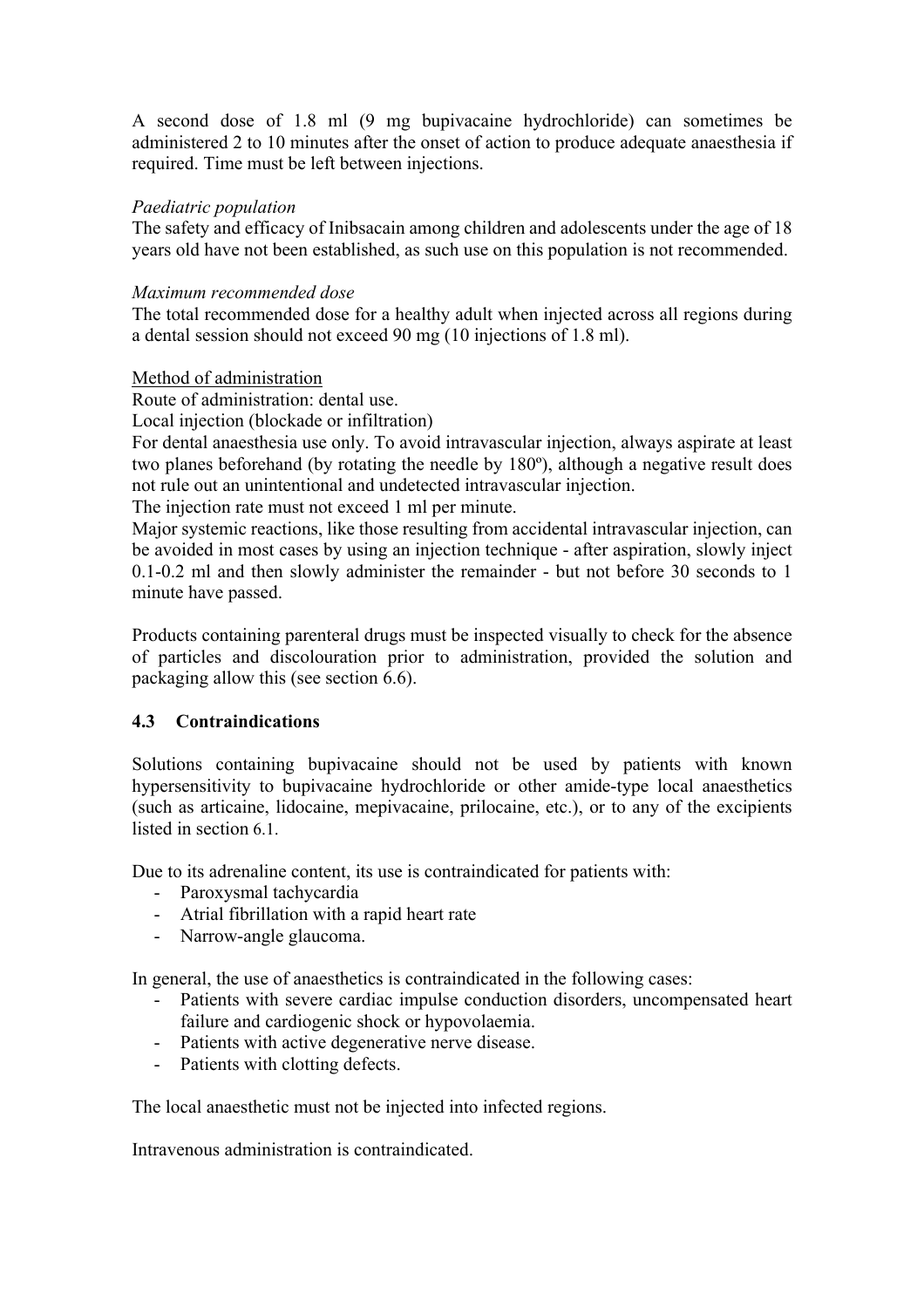# **4.4 Special warnings and precautions for use**

Local dental anaesthetics contain high concentrations of an active substance. This means that fast injection at high pressure may lead to complications, even when only small quantities are administered (see section 4.9). The risk is particularly high in the case of involuntary intravascular injections, as the injected medicinal product may be transported in a retrograde manner. Intraarterial injection in the head and neck region derives in high concentrations of medicinal product, which reach the brain to a greater extent than through intravenous injection. Careful aspiration should be performed prior to injection to reduce the risk of intravascular injection.

In the case of intraneural injection, there is a risk that the medicinal product may be transported via the nerve in a retrograde manner due to the high pressure. To avoid intraneural injection and prevent nerve blockade related damage, the needle should be removed slowly if paraesthesia occurs during the injection.

Local anaesthesia procedures must always be performed by appropriately trained professionals with suitable resuscitation equipment available (especially a source of oxygen), as well as anticonvulsant medicinal products (benzodiazepines or barbiturates), atropine, and vasopressors or adrenalin in the event of an allergic or severe anaphylactic reaction. Verbal contact with the patient must always be maintained and cardiovascular signs monitored.

Patients with blood clotting problems or those receiving anticoagulant treatment must be monitored more closely.

A delay in the appropriate treatment of dose-related toxicity, decreased ventilation for any reason, and/or altered sensitivity, may lead to the onset of acidosis, cardiac arrest, and potentially death (see sections 4.8 "Undesirable effects" and 4.9 "Overdose").

Solutions with adrenaline must be used with care among patients with severe or untreated hypertension, poorly controlled thyrotoxicosis, ischaemic heart conditions, heart block, cerebrovascular impairment, advanced diabetes, and any other pathological condition that may worsen due to the effects of adrenaline. Such solutions must be used with care and in limited quantities in distal arterial regions, such as the fingers and toes, or those with a compromised blood flow (see section 4.5 "Interaction with other medicinal products and other forms of interaction").

In order to reduce the potentially harmful side-effects caused by local anaesthetics, special attention must be paid in some patients:

- Patients with partial or total heart block as the action of local anaesthetics may lead to myocardial conduction depression.
- Patients with advanced hepatic disease or severe renal dysfunction.
- Older or weakened patients in which there is a probability of systemic toxicity; moreover, repeated doses may result in accumulation of the drug or its metabolites or slow its metabolism. Consequently, lower doses must be used.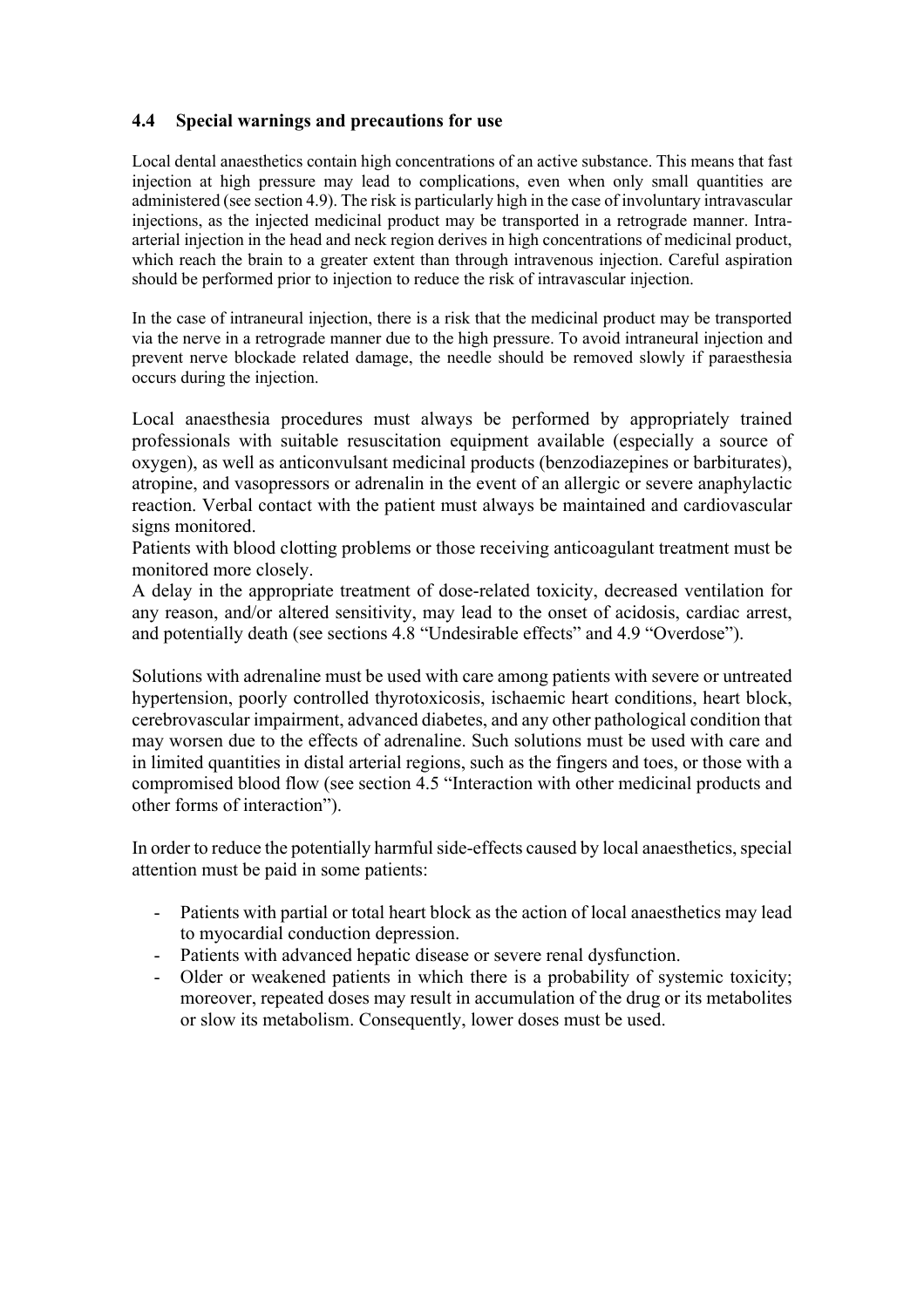### Paediatric population

The safety and efficacy of Inibsacain among children and adolescents under the age of 18 years old have not been established, as such use on this population is not recommended.

### **Excipients warning**

- This medicinal product may cause severe allergic reactions and bronchospasm due to its sodium metabisulphite content.
- This medicinal product contains less than 1 mmol of sodium (23 mg) per 1.8 ml cartridge, meaning it is essentially "sodium free".

# **4.5 Interaction with other medicinal products and other forms of interaction**

Solutions containing adrenaline must be avoided or used with care among patients receiving treatment with tricyclic antidepressants, as they may result in prolonged and severe hypertension. Moreover, the use of solutions containing adrenaline and ergotamine-type oxytocic drugs may cause severe and persistent hypertension, heart attacks and strokes. Phenothiazines and butyrophenones can reduce or reverse adrenaline's pressor effect.

Solutions containing adrenaline must be used with care among patients under general anaesthesia from inhaled agents, such as halothane, given the risk of severe cardiac arrhythmias.

Non-cardioselective beta-blockers, such as propranolol, augment adrenaline's pressor effect, which may lead to severe hypertension and bradycardia.

Bupivacaine must be used with care among patients receiving treatment with agents structurally similar to local anaesthetics (e.g. class Ib antiarrhythmic agents) as toxic effects may increase.

# **4.6 Fertility, pregnancy and lactation**

#### Pregnancy

As is the case with most medicinal products, appropriate precautions must be taken when administering during pregnancy.

There are no reports of specific alterations to the reproductive process, for example, a higher incidence of malformations (see section 5.3).

It should only be administered during early pregnancy when the benefits are considered to outweigh the potential risks.

Adding adrenaline may enhance uterine blood flow reduction and contractability, especially after involuntary injection into maternal blood vessels.

Adverse effects on the foetus due to local anaesthetics, such as foetal bradycardia, appear to be more closely related to anaesthesia of the paracervical block. These effects may arise due to high concentrations of the anaesthetic reaching the foetus.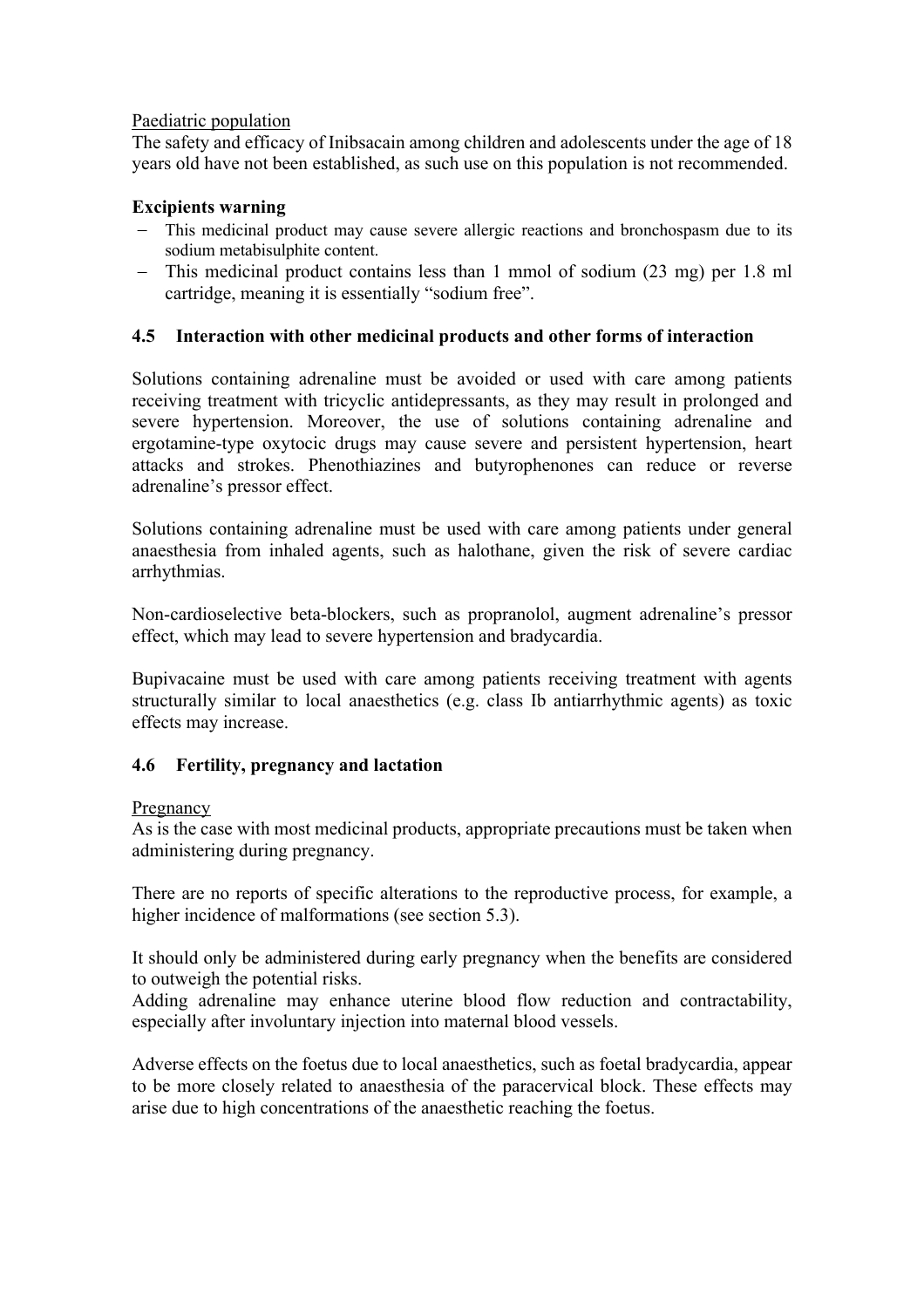# Breast-feeding

Only small amounts of bupivacaine appear to secrete into breast milk, but its precise distribution in breast milk is unknown. There are no reports of problems in human beings in this respect. As such, it should be used with caution by mothers during breast-feeding.

# **4.7 Effects on ability to drive and use machines**

Depending on the dose and site of administration, local anaesthetics may affect mental function and temporarily alter locomotion and coordination. When administering this medicinal product, the doctor must evaluate each individual case in terms of whether the ability to react has been compromised and whether the patient can drive or use machines.

# **4.8 Undesirable effects**

In general, the adverse reactions profile for bupivacaine is similar to that for other longacting local anaesthetics. The adverse reactions caused by drugs themselves are difficult to distinguish from the physiological effects of nerve blockade (e.g. reduced arterial pressure, bradycardia), and the effects caused either directly (e.g. by nerve damage) or indirectly (e.g. abscess) by the puncture needle.

### Table of adverse reactions

The adverse reactions reported with use of bupivacaine are listed below by the frequency of their appearance.

|                                                              | Very                | Common                     | <i>Uncommon</i>                                                                                                                                                                                                                                | <i>Rare</i> ( $\geq$ <i>l</i> /10,000 to                       |
|--------------------------------------------------------------|---------------------|----------------------------|------------------------------------------------------------------------------------------------------------------------------------------------------------------------------------------------------------------------------------------------|----------------------------------------------------------------|
|                                                              | common<br>$\approx$ | $\geq$ <i>l</i> /100<br>to | (≥1/1,000<br>to                                                                                                                                                                                                                                | $\langle 1/1,000 \rangle$                                      |
|                                                              | 1/10                | $\langle 1/10 \rangle$     | $\langle 1/100 \rangle$                                                                                                                                                                                                                        |                                                                |
| Immune system<br>disorders                                   |                     |                            |                                                                                                                                                                                                                                                | allergic reactions,<br>anaphylactic<br>reaction/shock          |
| Nervous system<br>disorders                                  |                     | paraesthesia,<br>vertigo   | signs and symptoms<br>CNS toxicity<br>of<br>(seizure, circumoral<br>paraesthesia,<br>numbness of the<br>tongue, hyperacusis,<br>sight alterations,<br>loss<br>of<br>consciousness,<br>mild<br>tremor,<br>headache, tinnitus<br>and dysarthria) | neuropathy,<br>peripheral<br>nerve<br>damage,<br>arachnoiditis |
| <b>Eye disorders</b>                                         |                     |                            |                                                                                                                                                                                                                                                | diplopia                                                       |
| Cardiac<br>disorders                                         |                     | bradycardia                |                                                                                                                                                                                                                                                | cardiac<br>arrest.<br>arrhythmia                               |
| <b>Vascular</b><br>disorders                                 | hypotension         | hypertension               |                                                                                                                                                                                                                                                |                                                                |
| Respiratory,<br>thoracic<br>$\boldsymbol{\&}$<br>mediastinal |                     |                            |                                                                                                                                                                                                                                                | respiratory<br>depression                                      |
| disorders                                                    |                     |                            |                                                                                                                                                                                                                                                |                                                                |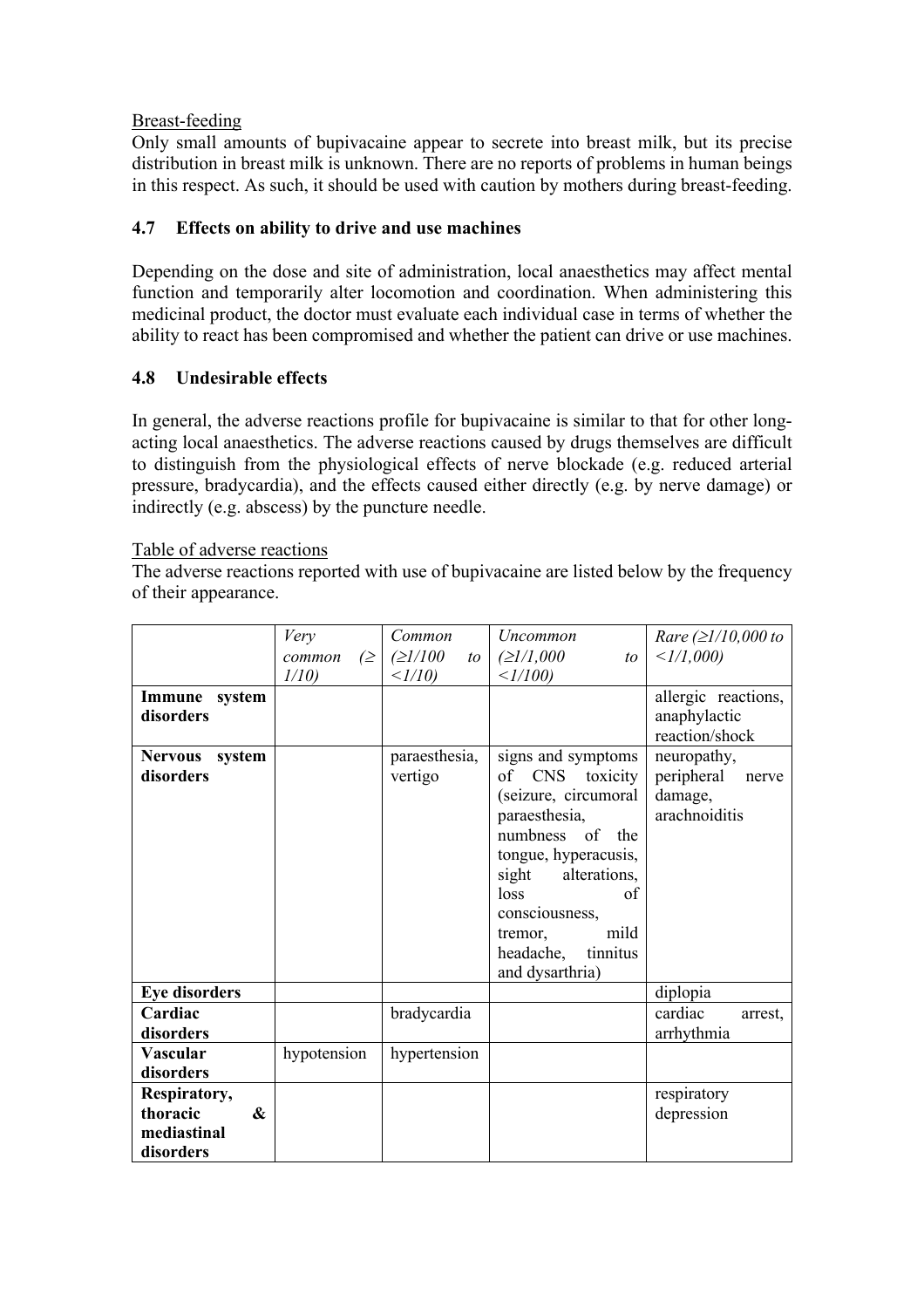| <b>Gastrointestinal</b> | nausea | vomiting  |  |
|-------------------------|--------|-----------|--|
| disorders               |        |           |  |
| Renal<br>and            |        | urinary   |  |
| urinary                 |        | retention |  |
| disorders               |        |           |  |

Systemic adverse reactions to adrenaline are related to the drug's vasoconstrictor effect, which can lead to cardiovascular alterations, hypertension, brain haemorrhage, etc.

However, at the dose contained in this medicinal product, and considering the route of administration (local injection), it is unlikely that the aforementioned toxicity phenomena will occur. Very high volumes of the substance must be administered intravenously for them to occur.

Adrenaline does not increase the toxicity of bupivacaine beyond the pharmacologically desirable effect of increasing the amount of the anaesthetic agent locally to prolong its period of action. Given the different action profiles (anaesthetic and vasoconstrictor) and the additive profile of both substances in achieving an anaesthetised and ischaemic anatomical region suitable for procedures, the toxicity of the combination is minimal and does not extend beyond the theoretical addition of the profiles for each of the drugs when considered separately.

#### Reporting of suspected adverse reactions

Reporting suspected adverse reactions after authorisation of the medicinal product is important. It allows continued monitoring of the benefit/risk balance of the medicinal product. Healthcare professionals are asked to report any suspected adverse reactions via the Spanish Pharmacovigilance System for Medicinal Products for Human Use website: https://www.notificaram.es

# **4.9 Overdose**

#### Acute systemic toxicity

In the case of accidental intravascular injection, the toxic effects become clear within 1- 3 minutes, whereas in the event of overdose, the peak plasma concentrations may not be reached for up to 20-30 minutes, depending on the site of injection, as such that the signs of toxicity are delayed. Toxic reactions mainly occur in the central nervous and cardiovascular system.

**Central nervous system** toxicity is a sudden response with signs and symptoms of severe intensity. The initial symptoms are paraesthesia, numbness of the tongue, lightheadedness, hyperacusis and tinnitus. Visual alterations and muscle tremors, which precede the onset of a major seizure, are important. These signs must not be confused with neurotic behaviour. Unconsciousness and epileptic seizures, which may last from a few seconds to several minutes, may then appear. Hypoxia and hypercapnia due to increased muscle activity, together with interference with normal respiration and decreased ventilation, appear rapidly after the seizures. The occasional case of severe apnoea may appear. Acidosis increases the toxic effects of local anaesthetics.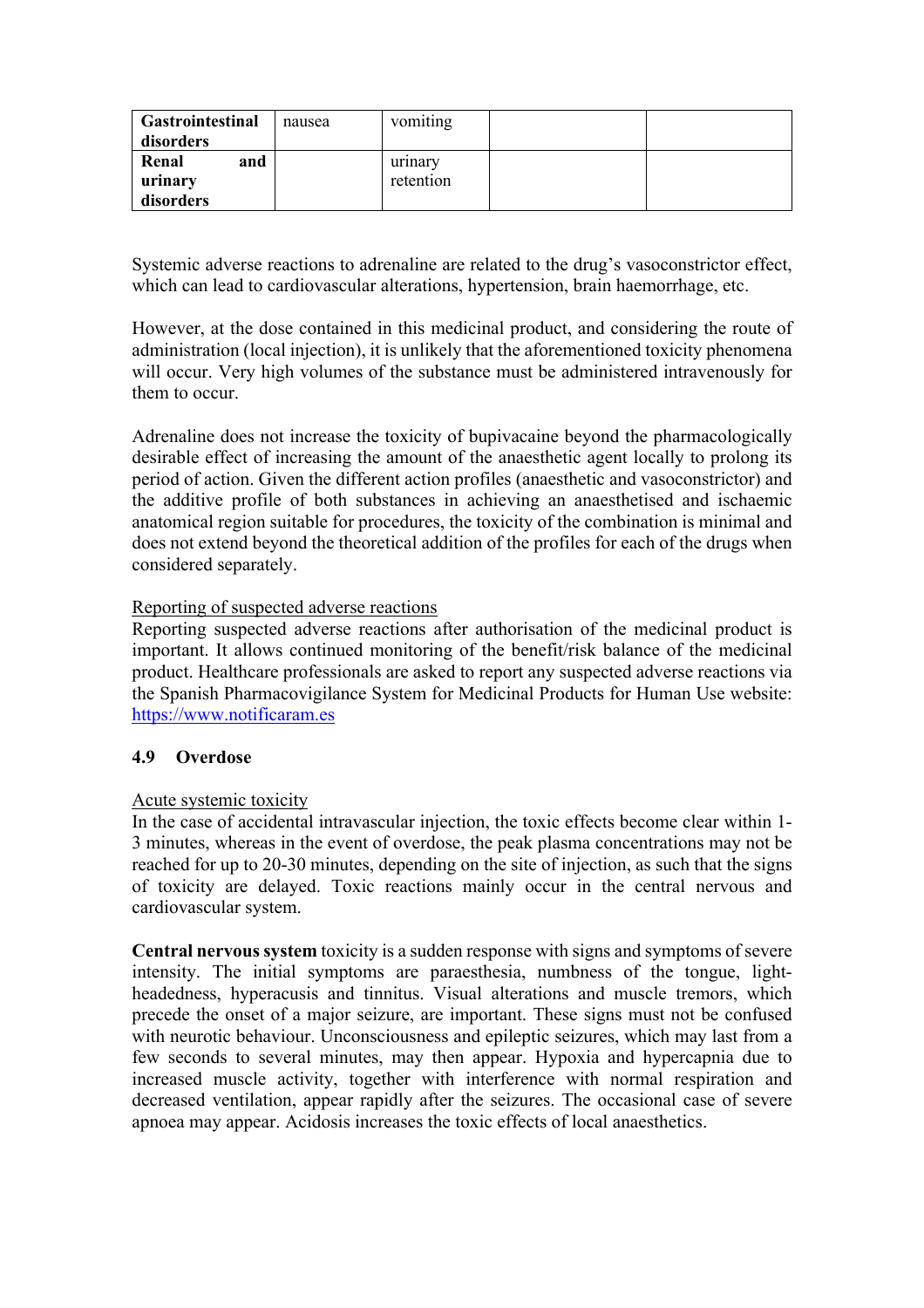Recovery occurs due to redistribution of the local anaesthetic throughout the central nervous system and metabolism. Recovery is usually rapid even though a large quantity of drug has been injected.

Effects on the **cardiovascular system** may appear among severe cases. High systemic concentrations may lead to hypotension, bradycardia, arrhythmia and cardiac arrest.

Toxic cardiovascular reactions are generally related to the cardiac conduction system and the myocardium, leading to a decrease in cardiac output, hypotension, heart block, bradycardia and occasionally ventricular arrhythmia, including ventricular tachycardia, ventricular fibrillation and cardiac arrest. This is generally preceded, or accompanied, by major CNS toxicity, such as seizures, although cardiac arrest occasionally occurs in the absence of prodromic CNS effects. No prodromic CNS symptoms appear among heavily sedated patients or those under general anaesthesia.

The symptoms of acute toxicity due to adrenaline and its vasoconstrictor effect include cardiovascular reactions, such as feeling hot, sweating, accelerated heart rate, headache, higher blood pressure, angina pectoris, tachycardia, tachyarrhythmias and cardiovascular arrest.

#### Treatment of acute toxicity

In the event that signs of acute toxicity appear, administration of the local anaesthetic must be stopped immediately.

Treatment will be necessary if seizures occur. All drugs and equipment must be immediately available. Treatment aims to maintain oxygenation, stop the seizures and maintain circulation. If necessary, oxygen and assisted ventilation (mask and gas chamber) must be used. An anticonvulsant must be administered IV if the seizures do not disappear spontaneously within 15-20 seconds. Thiopentone 100-150 mg IV can be used to stop the seizures rapidly. As an alternative, diazepam 5-10 mg IV may be used, although its action is slower. Suxamethonium rapidly stops convulsions, but requires tracheal intubation and controlled ventilation, and therefore, must only be used if you are familiar with these procedures.

If cardiovascular depression (hypotension, bradycardia) is detected, ephedrine 5-10 mg IV must be administered and the dose repeated after 2-3 minutes if necessary.

In the event of circulatory arrest, cardiopulmonary resuscitation must be commenced immediately. Optimal oxygenation and ventilation, circulatory support and treatment of the acidosis are of prime importance, as hypoxia and acidosis may increase the systemic toxicity of the local anaesthetic.

In the event of anaphylactic shock, and when considered necessary, adrenaline must be administered (0.1-0.2 mg by intravenous or intracardiac injection), and the dose repeated should the administered dose prove insufficient.

In the event of cardiac arrest, a prolonged resuscitation effort must be applied to ensure a good outcome.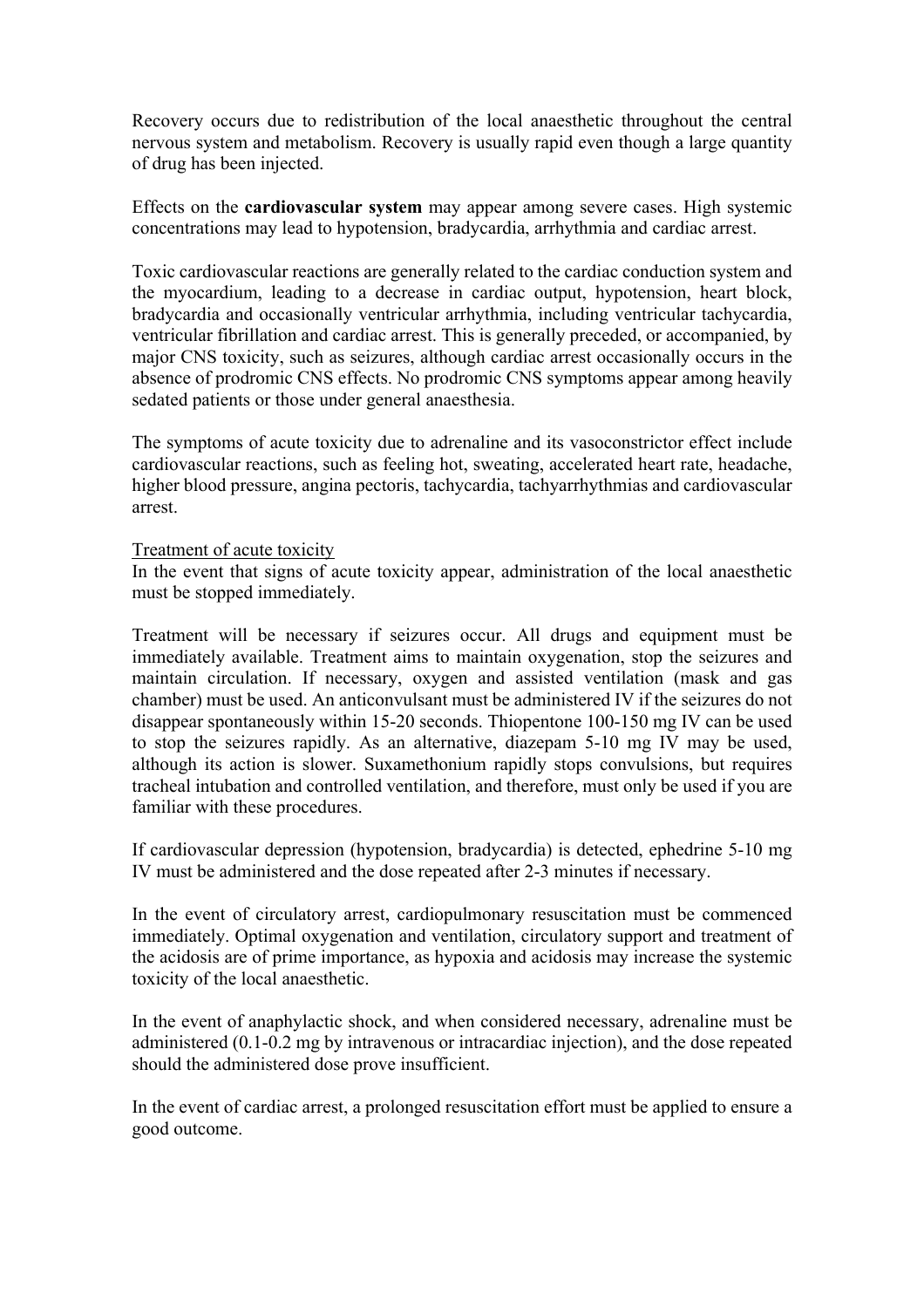# **5. PHARMACOLOGICAL PROPERTIES**

# **5.1 Pharmacodynamic properties**

#### Pharmacotherapeutic group: local anaesthetics, amides, ATC code: N01BB51

Bupivacaine is an amide-type local anaesthetic. It is approximately four times more potent than lidocaine. At a concentration of 5 mg/ml, it has a long duration of action of more than 12 hours after blocking the peripheral nerve. The onset of the blockade is slower than for lidocaine, especially when anaesthetising long nerves. Adding the adrenaline-type vasoconstrictor may decrease the absorption rate.

As with other local anaesthetics, bupivacaine blocks signal propagation in nerve fibres by preventing the influx of sodium ions through the nerve membrane. Amide-type local anaesthetics are known to act on the sodium channels in the nerve membrane.

Local anaesthetics exert a similar effect on the excitable membranes of the myocardium and brain. If excessive quantities of the drug rapidly reach systemic circulation, signs and symptoms of toxicity may appear, mainly in the central nervous system and cardiovascular system.

Central nervous system toxicity (see section 4.9 "Overdose") generally precedes the cardiovascular effects, as is the case at low plasma concentrations. The direct effects of local anaesthetics on the heart include slow conduction, negative inotropism and, occasionally, cardiac arrest.

# **5.2 Pharmacokinetic properties**

#### Absorption

Bupivacaine has a  $pK_a$  of 8.1 and is more lipid soluble than lidocaine.

Systemic absorption depends on the dose, route of administration and vascularisation of the injection site. Subcutaneous administration leads to the lowest concentration.

Absorption is slower when adrenaline is added. From a pharmacokinetic viewpoint, adrenaline is used for its ability to reduce the bupivacaine absorption rate and for the possibility of extending the local anaesthetic's duration of action.

#### Distribution

Bupivacaine has a distribution volume of 73 L. 96% of it binds to the plasma alpha-1 acid glycoprotein.

#### Biotransformation

It undergoes hepatic metabolisation by oxidation, N-dealkylation and other pathways. It has an intermediate hepatic extraction ratio of 0.40.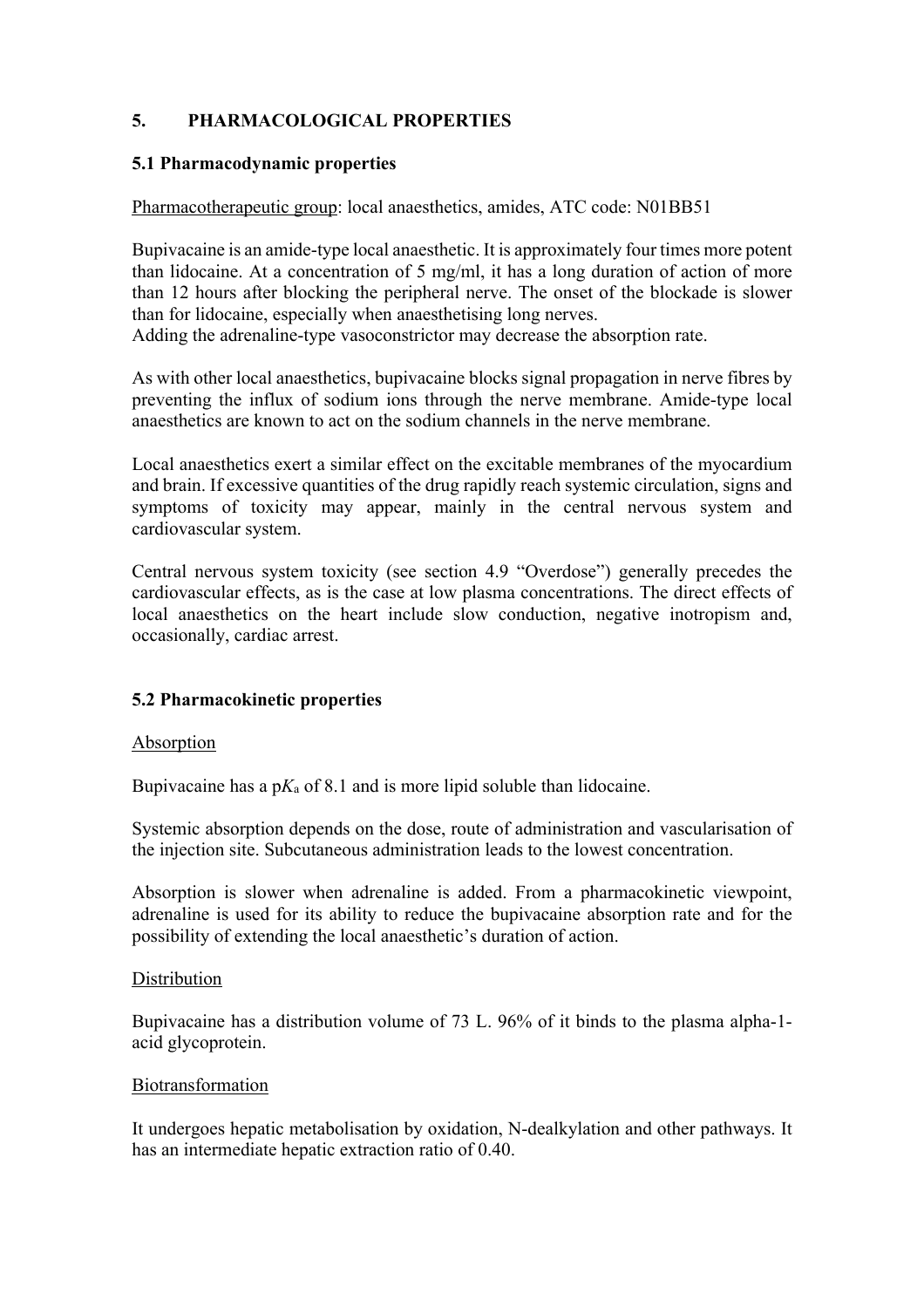# Elimination

Bupivacaine has a total plasma clearance of 0.58 L/min and an elimination half-life of 2.7 hours. Around 6% of bupivacaine is excreted unchanged through urine at 24 hours, and approximately 5% corresponds to the N-dealkylated metabolite pipecolylxylidine (PPX). The final elimination half-life in new-borns extends to up to 8 hours. The elimination half-life in children aged older than 3 months is similar to that among adults.

Bupivacaine crosses the placenta and reaches a steady state with respect to the free drug. The degree of plasma binding in the foetus is lower than in the mother, meaning the total plasma concentration is lower in the foetus than in the mother. However, the concentration of free drug is similar in both.

Bupivacaine is present in breast milk at concentrations lower than those in maternal plasma.

# **5.3 Preclinical safety data**

In light of the conventional studies performed with bupivacaine, from a pharmacological safety, single- and repeat-dose toxicity, reproductive toxicity, mutagenic potential and local toxicity viewpoint, no risks to humans have been identified, other than those normally expected due to the pharmacodynamic action of high doses of this type of drug (e.g. central nervous system effects and cardiotoxicity).

Adding adrenaline to the medicinal product does not appear to modify the preclinical safety data; so the results for bupivacaine can be extrapolated to the combination of both drugs.

# **6. PHARMACEUTICAL PARTICULARS**

# **6.1 List of excipients**

Sodium chloride, sodium metabisulphite (E-223), hydrochloric acid to adjust the pH and water for injections.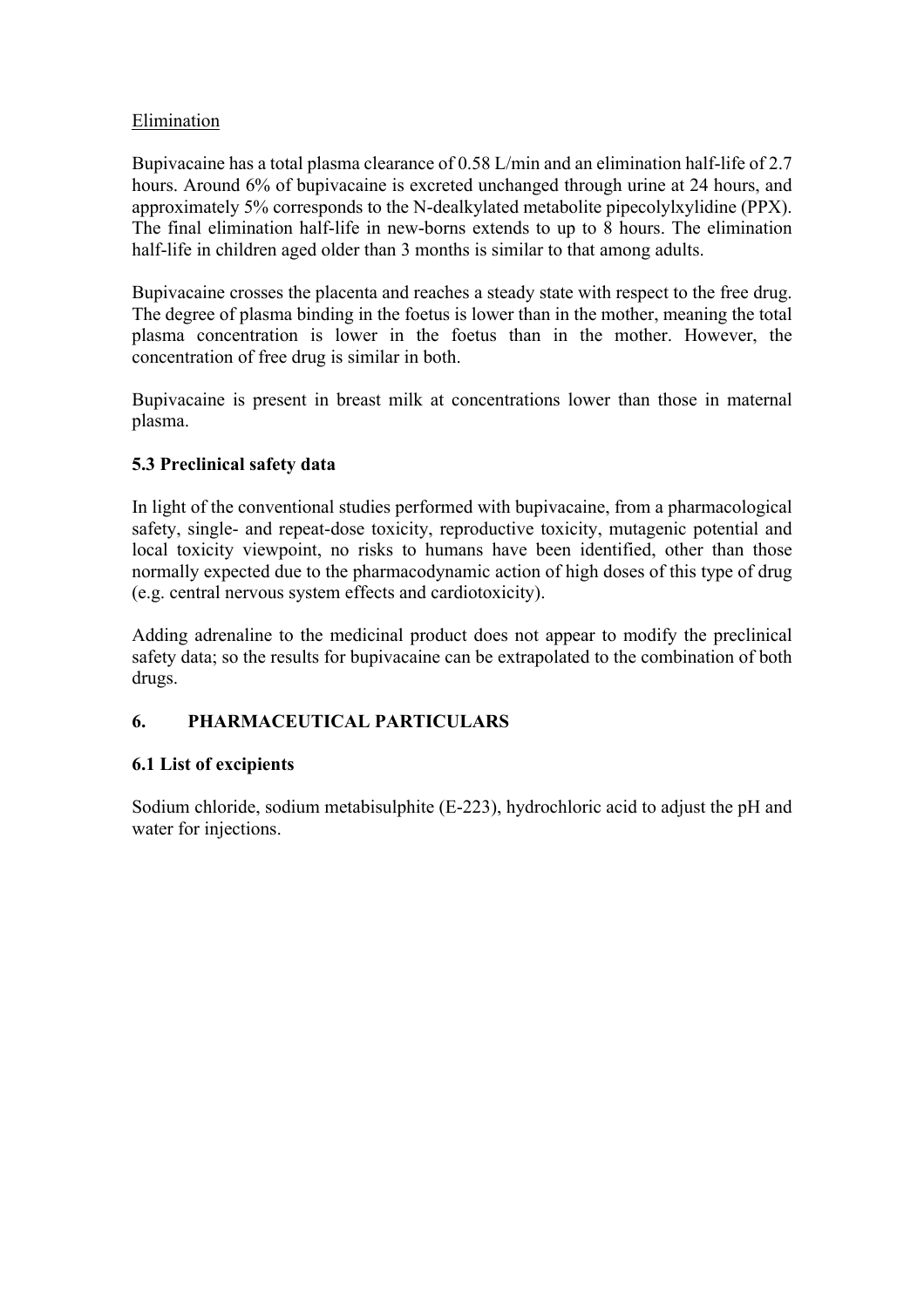# **6.2 Incompatibilities**

The solubility of bupivacaine is limited at  $pH > 6.5$ . This should be considered if alkaline solutions like carbonates must be added, as a precipitate may form. Mixing with alkaline solutions leads to rapid degradation of the adrenaline.

#### **6.3 Shelf life**

18 months.

### **6.4 Special precautions for storage**

Do not store above 25ºC.

### **6.5 Nature and contents of container**

Glass cartridges containing 1.8 ml of solution for injection, sealed at one end with a bromobutyl plunger and with a bromobutyl disc covered with an aluminium capsule at the other end.

It is presented in cartons containing 1 x 1.8 ml cartridge or 100 x 1.8 ml cartridges (clinical container).

Not all pack sizes may be marketed.

### **6.6 Special precautions for disposal and other handling**

The solutions must be used immediately after opening.

Cartridges for single use only. Any unused medicinal product or material that came into contact with it should be disposed of in accordance with local requirements.

Products containing adrenaline must not be sterilised due to its instability.

The solution is colourless, transparent and particle-free, therefore it must not be used if it exhibits a pink or darker than pale-yellow colour, or if it contains a precipitate.

Appropriate precautions must be taken to prevent prolonged contact between anaesthetic solutions containing adrenaline (low pH) and metal surfaces (e.g. needles and metallic parts of syringes), as the metal ions (mainly copper) dissolve, potentially causing local irritation (swelling, oedema) at the injection site and accelerated degradation of the adrenaline.